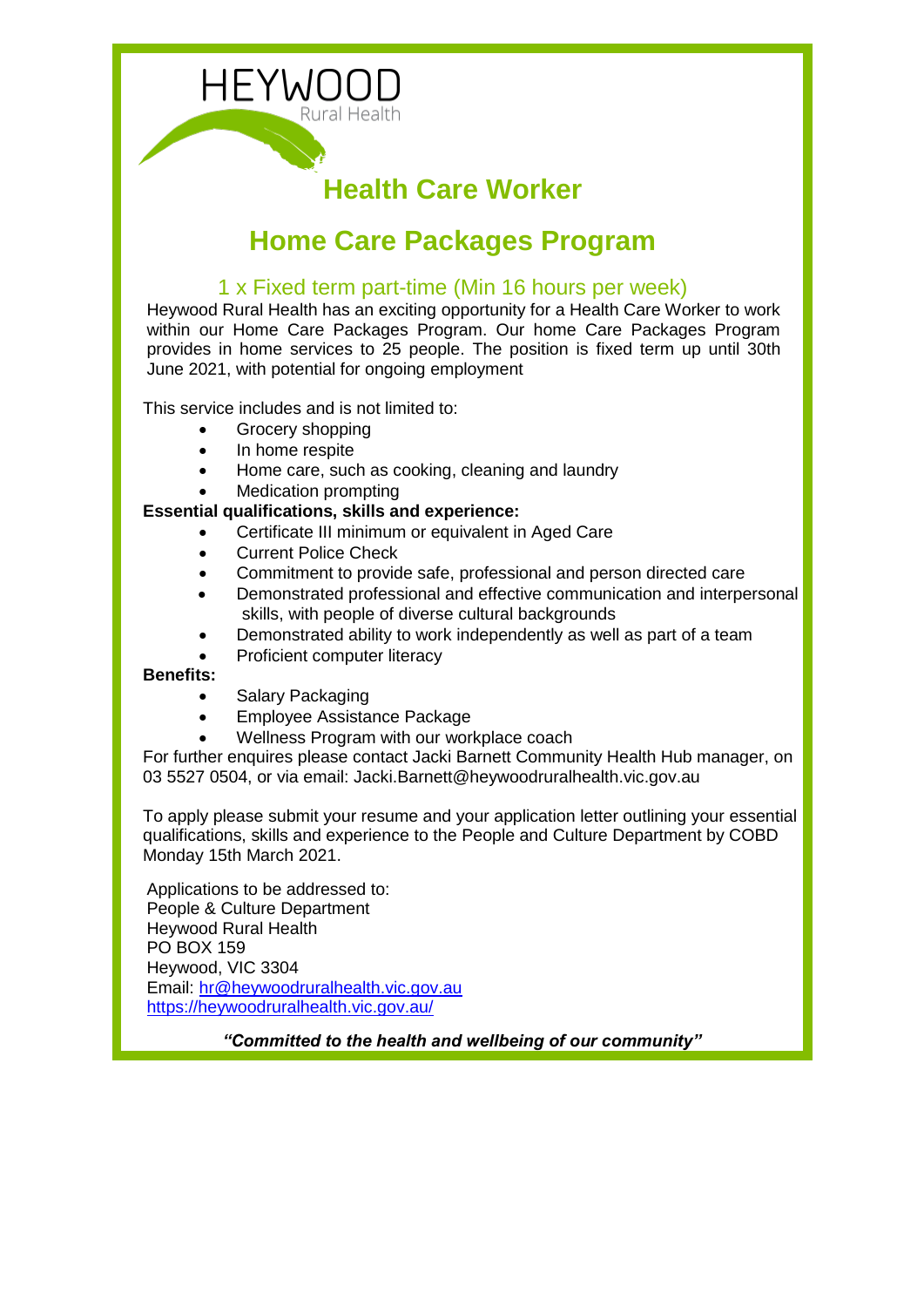

| <b>Position:</b>               | Home Care Packages - Health Care Worker                                                                  |  |  |  |  |
|--------------------------------|----------------------------------------------------------------------------------------------------------|--|--|--|--|
| <b>Reports To:</b>             | Home care Packages Care Coordinators / Community Health Hub<br>Manager                                   |  |  |  |  |
| Award:                         | Health and Allied services, Managers and administrative workers single<br>interest Enterprise Agreement  |  |  |  |  |
| <b>Minimum Qualifications:</b> | Certificate III minimum or equivalent in Aged Care or equivalent                                         |  |  |  |  |
| <b>Selection Criteria:</b>     | Police check<br>Victorian Motor Vehicle license<br>Influenza Vaccination<br><b>First Aid Certificate</b> |  |  |  |  |

## **Our Vision**

Heywood Rural Health is committed to the health and wellbeing of our community.

#### **Our Values**

#### *Respect*

- We make mutual respect the basis of all interactions
- We respect diversity and respect the dignity of each person
- We embrace the differences in people and perspectives

#### *Responsiveness*

- We take actions and opportunities to create results
- We provide services that are person directed and focused on outcomes
- We keep our commitments and promises

#### *Care*

- We care about the people and the community within which we work and live
- We care about our colleagues and ourselves
- We support people to develop and build on their strengths

#### *Integrity*

- We up hold our professional ethic at all times
- We are honest and fulfil our commitments
- We are accountable for our actions

#### **POSITION OVERVIEW**

The role of the Home Care Package Health Care Worker is to provide evidenced based person focused care with the consumer. The Home Care Package Health Care Worker shall act as a role model and practice within the values of Heywood Rural Health. The Home Care Package Health Care Worker shall form an integral part of a multi-disciplinary team and will be required to provide professional person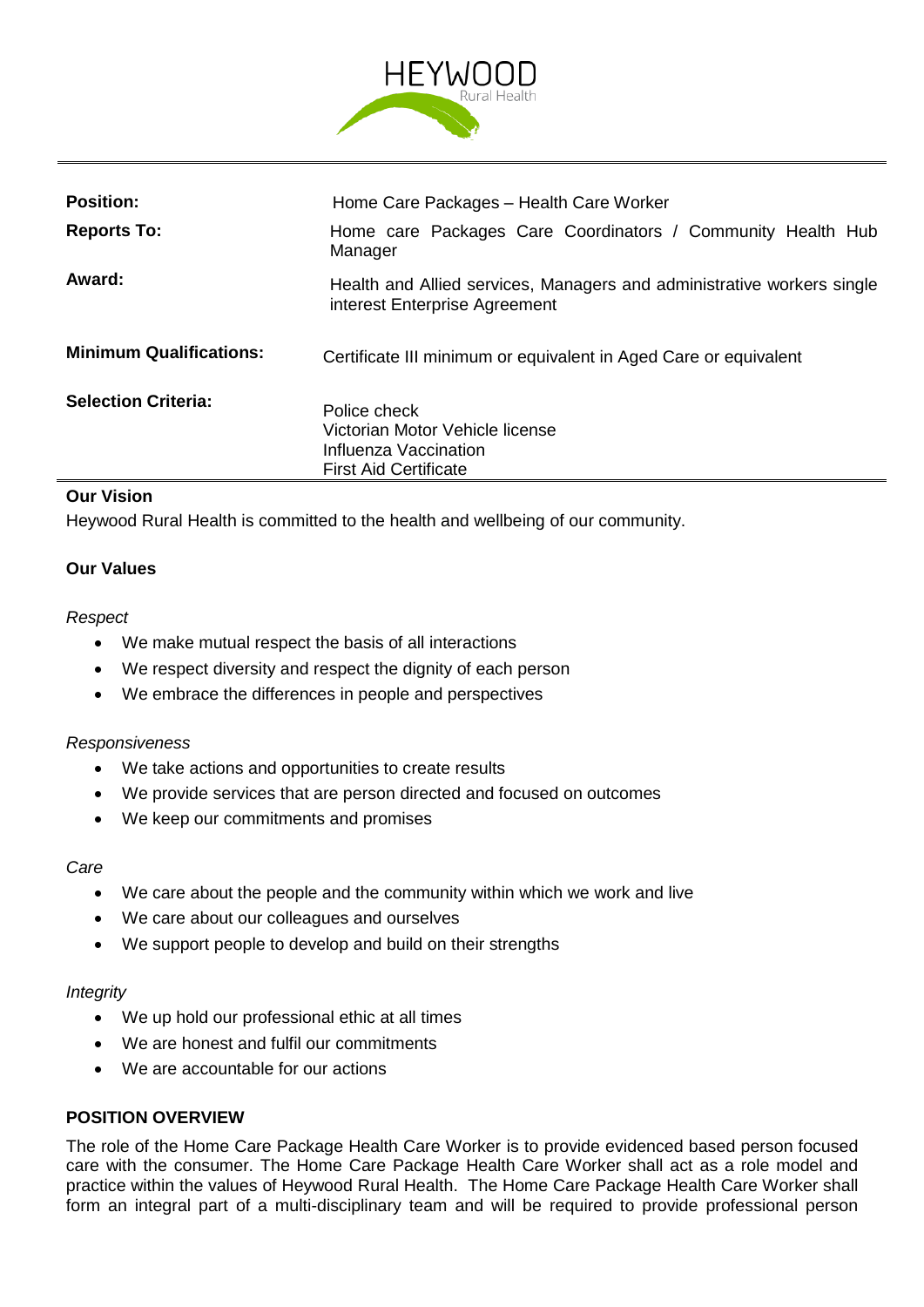directed services to consumers, while upholding a high level of professionalism. This rewarding role includes providing in home services to consumers of diverse cultural backgrounds, which includes and is not limited to:

- Grocery shopping
- In home respite
- Home care, such as cooking, cleaning and laundry
- Medication prompting

## **HEALTH CARE WORKER – GRADE 2 or GRADE 3**

### **PRIMARY OBJECTIVES:**

- To assist consumers to maintain their independence wherever possible and to provide daily care using a **person directed** approach in accordance with the persons goal directed care plan / delivery plan;
- To contribute to harmonious relationships within the **team** and work positively to achieve person directed and team goals

## **DUTIES AND RESPONSIBILITIES:**

- Provide high standard services that support and assist consumers to achieve maximum independence by meeting daily living and personal requirements within the plan of care / delivery plan, with consideration of individual preferences;
- In collaboration with the Care Coordinators, provide care outcomes centred on **evidence based practice.** This includes involving the consumer, and the consumers chosen support person/ family in decision making relevant to their goals of care and preferences;
- As delegated and within level of responsibility, carry out all duties as specified in the persons goal directed care plan/ delivery plan, within the scope of professional boundaries;
- Ensure that the consumers rights, cultural, spiritual and other individual needs are incorporated in all aspects of care and daily living;
- Ensure a **positive** and **best practice** environment for the consumer, relatives and members of staff
- Support and assist in the provision of a clean, comfortable, safe and secure environment;
- Be involved in promoting a holistic and **team** approach to person directed care through effective and professional communication, and consultation with the person, the persons significant others and all members of staff;
- Provide appropriate support in the orientation of new employees as delegated
- Ensure a **positive** and **best practice** environment for consumers, relatives and members of staff
- Perform work in a legal and ethical framework, which supports the rights and interests of people by:
	- $\triangleright$  following appropriate reporting mechanisms to meet duty of care requirements;
	- $\triangleright$  Reporting all changes in the consumers health status, as well as identified and potential risks to the Care Coordinators;
	- $\triangleright$  Directing all enquiries regarding variations to the plan of care / person directed care/ delivery plan to the Care Coordinators;
	- $\triangleright$  Completing timely, subjective and accurate documentation in accordance with legislation and policy;
	- $\triangleright$  Ensure compliance with professional and legal requirements, including but not limited to Aged Care Quality Standards, the Charter of Aged Care Rights, and Policy and Procedure.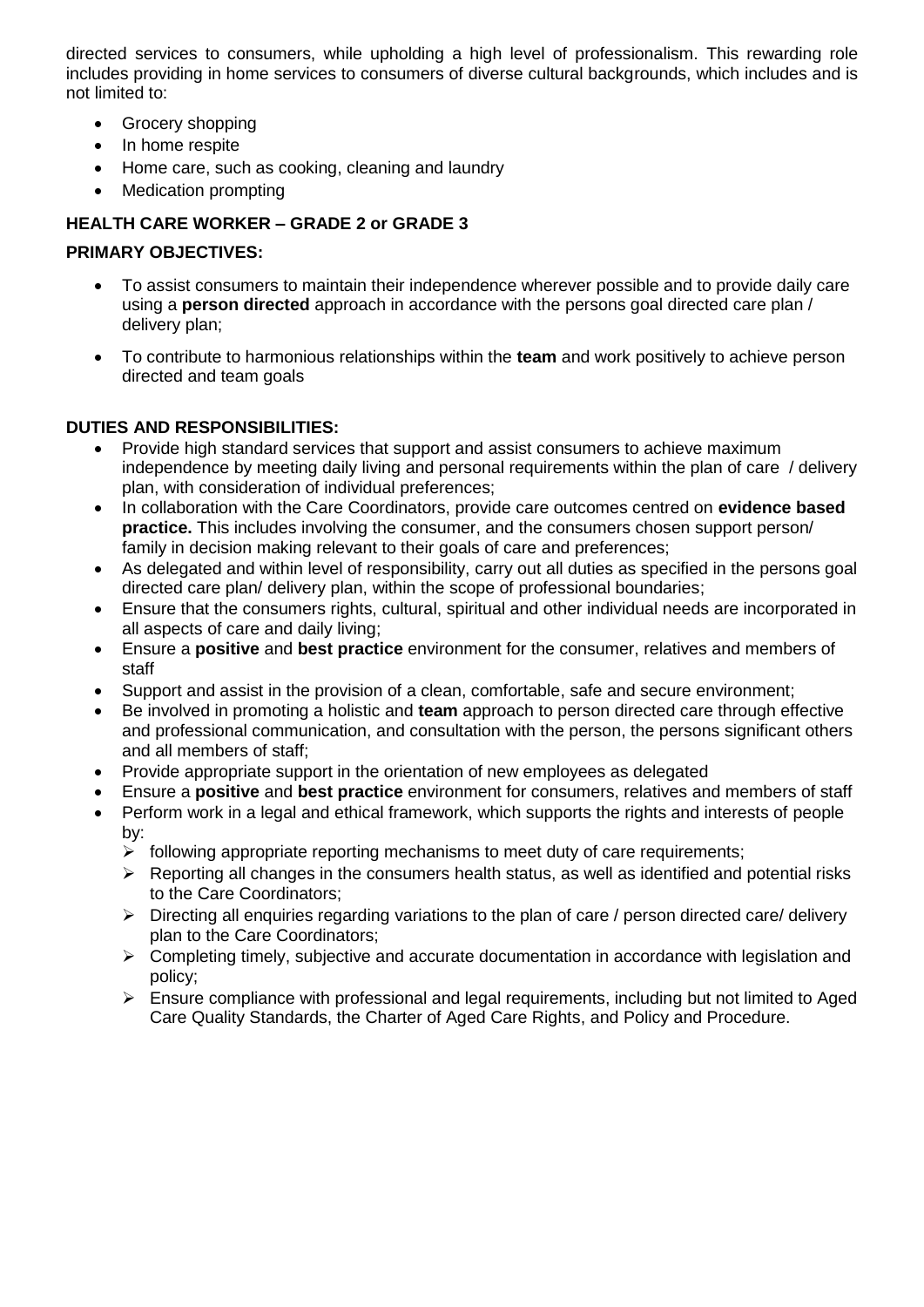#### **PROFESSIONAL LEADERSHIP:**

- **EXECT** Act as resource person and be role model for less experienced staff.
- **Participate in the positive promotion of Heywood Rural Health.**
- Be involved in health promotion activities by participating in health education of the client and community.
- Role model the HRH leadership capability framework by
	- o Leading Self
	- o Engaging others
	- o Achieving outcomes
	- o Driving innovation
	- o Shaping Systems

```
HRH Leadership Capability Framework (LEADS)
```


Statements included in this position description are intended to reflect in general the duties and responsibilities of this position and are not to be interpreted as being all inclusive. Duties and responsibilities may be reviewed according to service requirements

#### **Occupational Health and Safety Responsibilities**

All Heywood Rural Health employees share responsibility for occupational health and safety, (OH&S) with specific responsibilities and accountabilities allocated to positions within the organisational structure. Any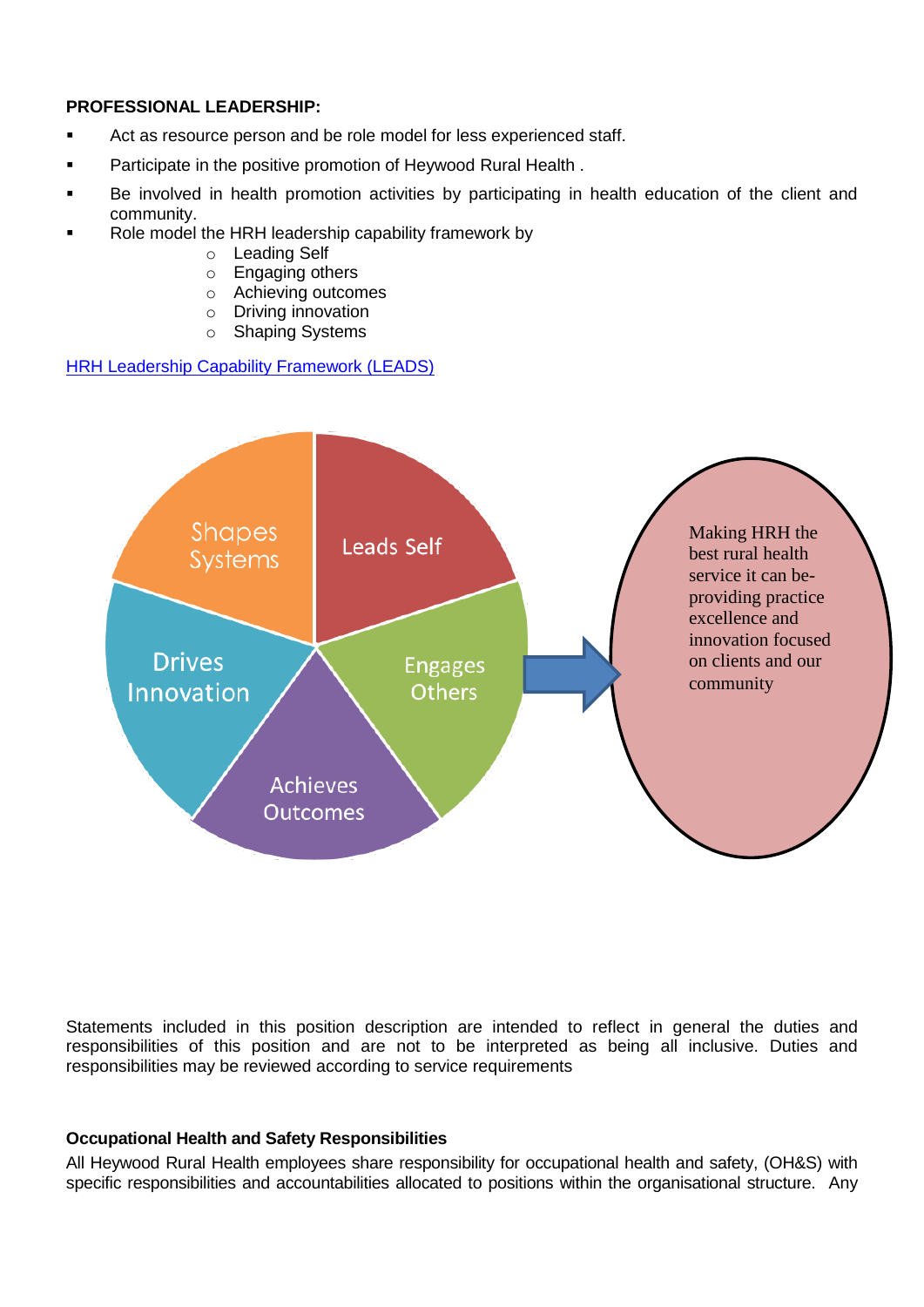employee who fails to meet his/her obligations concerning health and safety may, depending on the circumstances, face disciplinary action up to, and including, dismissal.

Employees have a responsibility to comply with all relevant HRH OH&S management system Policies, Procedures and programs. This includes the HRH Injury Management Program.

Employees have a responsibility to take all reasonable care to prevent incident or injury to themselves or to others in the workplace. Employees are expected to learn and follow approved standards and Procedures that apply to their activities and check with their Manager when they have any doubts concerning potential hazards.

Employees have a responsibility for:

- Looking after their own health and safety and those of others in the workplace;
- Follow safe work practices and use personal protective equipment as required;
- **Participate in OH&S consultation and OH&S training initiatives;**
- Report any accidents, incidents, injuries "near misses", safety hazards and dangerous occurrences, assist with any investigations and the identification of corrective actions;
- Cooperate with managers and supervisors so that they can meet their OH&S responsibilities;
- Don't wilfully interfere with or misuse anything provided in the interest of health and safety or wilfully put anyone at risk;
- **Performing only those tasks for which they have received appropriate training and instruction;**
- Ensuring that they understand and comply with those responsibilities which apply to them while performing their duties at the workplace;
- Participate in emergency evacuation exercises.

#### **INHERENT PHYSICAL REQUIREMENTS:**

Heywood Rural Health has a duty of care to all staff. The purpose of this section is to ensure that you fully understand and are able to perform the inherent requirements of the role (with reasonable adjustments if required) and that you are not placed in an environment or given tasks that would result in risks to your safety or others. The role may require the following tasks among other things:

|                | <b>1 Nursing / Patient Care Role</b> |                | 2. Maintenance/Hotel Services |                | 3 Clerical / Administration |
|----------------|--------------------------------------|----------------|-------------------------------|----------------|-----------------------------|
|                | manual handling<br>pushing,          |                | <b>Staff Role</b>             |                | <b>Role</b>                 |
|                | pulling equipment)                   |                | generic maintenance work,     |                | sitting, standing, bending, |
| $\blacksquare$ | general patient handling and         |                | working at heights            |                | reaching, holding           |
|                | clinical nursing duties              | $\blacksquare$ | generic out door work /       | ٠              | computer work, data entry   |
| $\blacksquare$ | sitting, standing, bending,          |                | pushing, pulling trolleys     | $\blacksquare$ | general clerical at varying |
|                | reaching, holding                    | $\blacksquare$ | sitting, standing, bending,   |                | levels,                     |
| $\blacksquare$ | pushing pulling trolleys and         |                | reaching, holding             | $\blacksquare$ | use of personal protective  |
|                | equipment                            |                | computer work                 |                | equipment                   |
|                | general clerical, administration     | $\blacksquare$ | general clerical, computer    | ٠              | handling general waste      |
|                | work, computer work                  |                | and some admin work           | $\blacksquare$ | pushing and<br>pulling      |
| $\blacksquare$ | of personal protective<br>use        | $\blacksquare$ | use of personal protective    |                | trolleys / filing,          |
|                | equipment and handling               |                | equipment and handling        | $\blacksquare$ | shift work in some roles    |
| $\blacksquare$ | handling general and infectious      | $\blacksquare$ | handling general and<br>or    |                |                             |
|                | waste.                               |                | infectious waste,             |                |                             |
|                | shift work in most roles             | $\blacksquare$ | shift work in some roles      |                |                             |
|                |                                      |                |                               |                |                             |

#### **Other Requirements**

- Current police check is required for this role
- Some after-hours work is a requirement of this role
- The incumbent may be required to work occasional shiftwork
- The incumbent will be required to be on-call on occasions